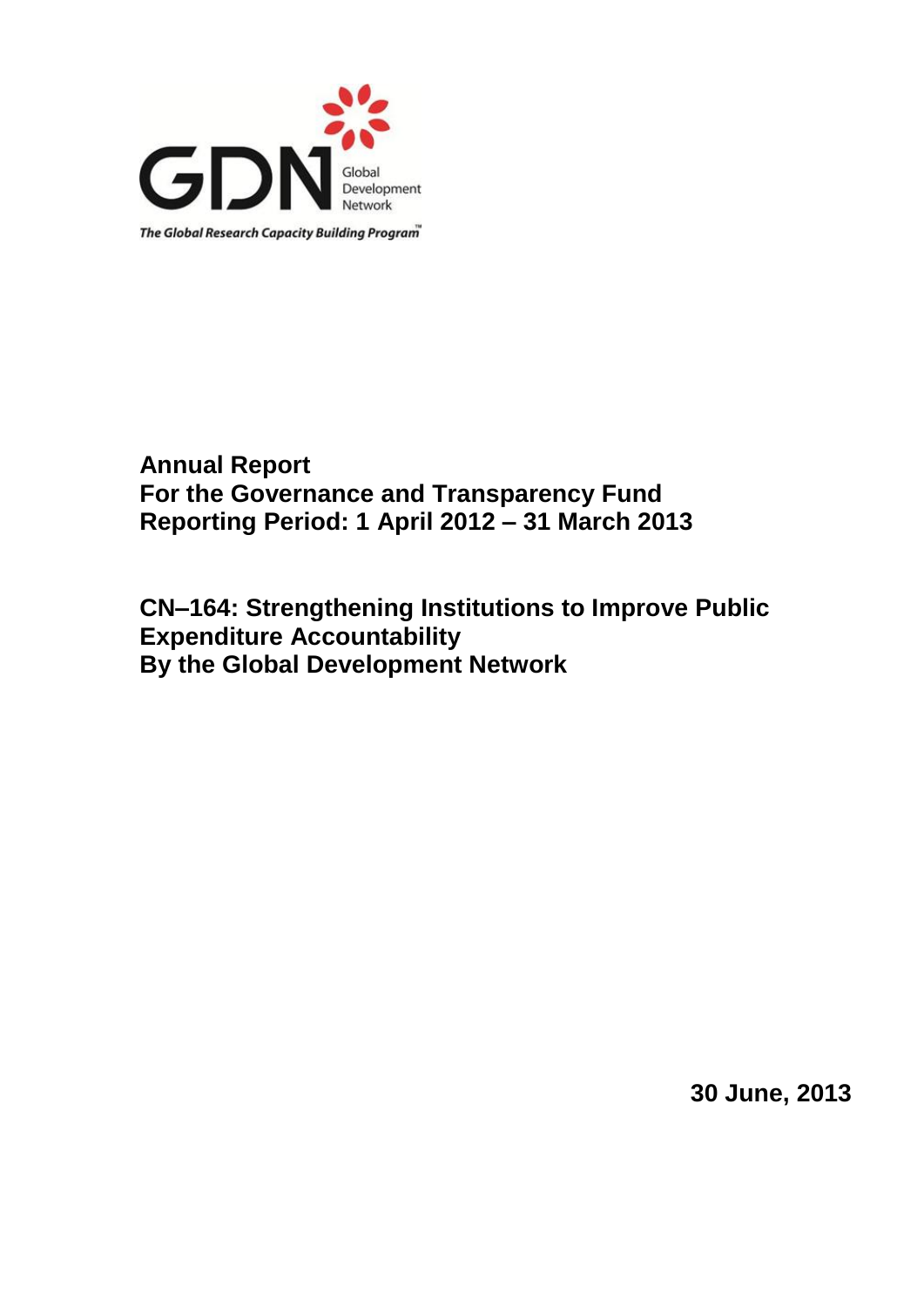# **Table of Contents**

## **Annexes** (Zipped Folder)

| Annex A1                | $\qquad \qquad -$        | <b>Achievement Rating Scale</b>                             |
|-------------------------|--------------------------|-------------------------------------------------------------|
| Annex A2                | $\overline{\phantom{m}}$ | Approved Programme Logframe                                 |
| Annex A3                | $\overline{\phantom{m}}$ | <b>Annual Financial Report</b>                              |
| Annex $A4.1 -$          |                          | <b>Material Produced during Reporting Period</b>            |
| Annex $A4.2 -$          |                          | Weblinks to Documents Uploaded on GDN's Website             |
| Annex A5                | $\frac{1}{2}$            | <b>Most Significant Results Analyses</b>                    |
| Annex $\overline{AB}$ – |                          | Annual Workplan for the Following Year (April-October 2013) |
| Annex $A7 -$            |                          | <b>Local Partners List</b>                                  |
| Annex A8                | $ \,$                    | <b>Main Contacts List</b>                                   |
| Annex B1                | $\equiv$ .               | Detailed Programme Budget for all Project Years             |
| Annex B <sub>2</sub>    | $\qquad \qquad -$        | Sensitive Information                                       |
| Annex C1                | $\overline{\phantom{0}}$ | <b>Outstanding Issues</b>                                   |
| Annex D1                | $\sim$                   | <b>List of Countries</b>                                    |
| Annex E1                |                          | <b>Risk Assessment Table</b>                                |

- Annex F1 M&E Schedule<br>Annex F2 Final Evaluation
- Final Evaluation: Terms of Reference and Timeline
- Annex G1 Activity to Outcome Update<br>Annex G2 Policy Outcomes and Fundin
- Policy Outcomes and Funding Opportunities Update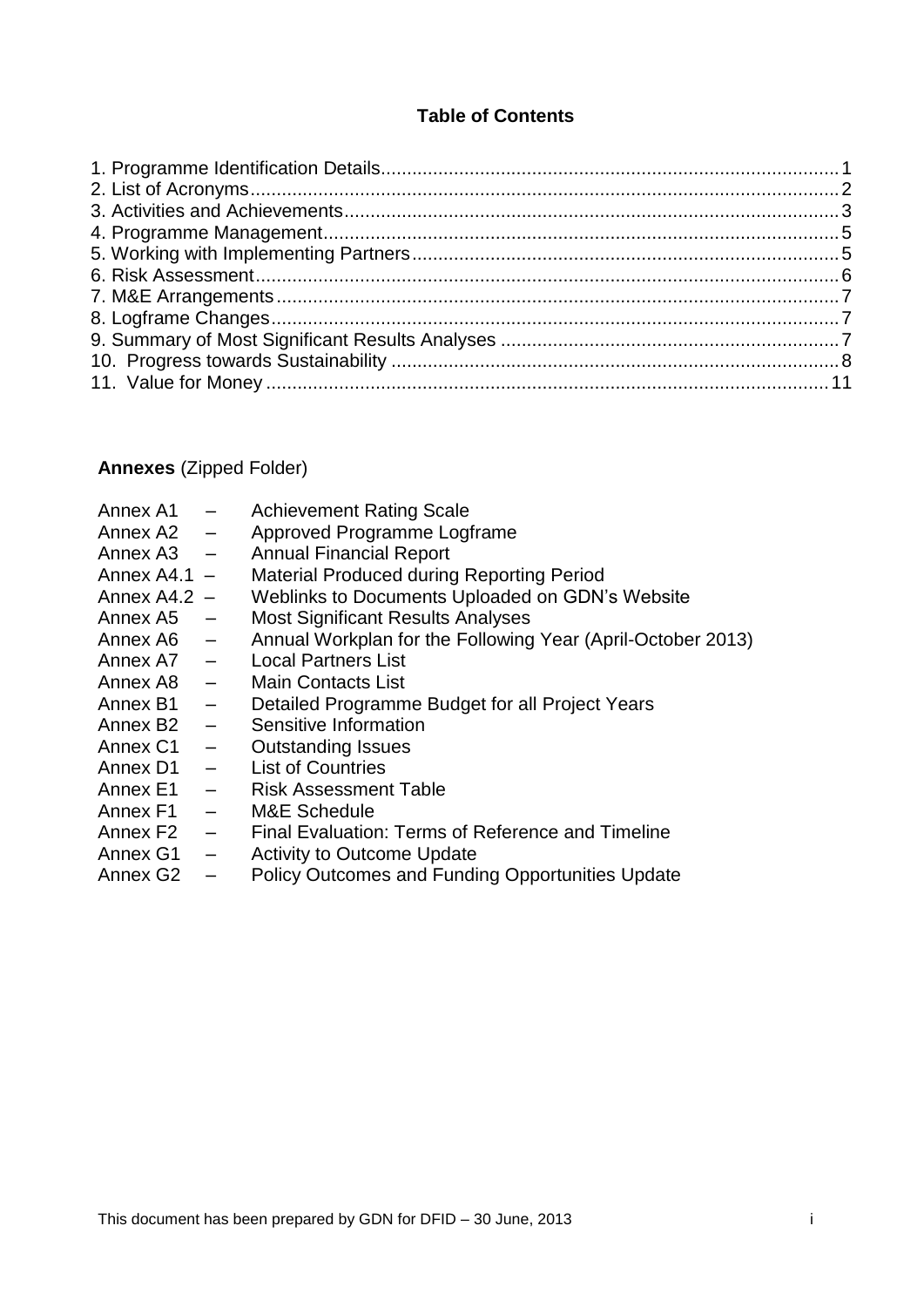# <span id="page-2-0"></span>**1. Programme Identification Details**

| <b>GTF Number</b>          | $CN - 164$                                                                                                             |
|----------------------------|------------------------------------------------------------------------------------------------------------------------|
| Short Title of Programme   | Strengthening Institutions to Improve Public Expenditure                                                               |
|                            | Accountability                                                                                                         |
| Name of Lead Institution   | <b>Global Development Network</b>                                                                                      |
| <b>Start Date</b>          | 16 / 10 / 2008                                                                                                         |
| <b>End Date</b>            | 15 / 10 / 2013                                                                                                         |
| <b>Brief Summary of</b>    | The project aims to improve development outcomes by                                                                    |
| Programme                  | increasing the effectiveness with which governments                                                                    |
|                            | allocate and use their resources. By strengthening the                                                                 |
|                            | analytical underpinnings of policy debates around public                                                               |
|                            | expenditure priorities and their impact, it endeavours to                                                              |
|                            | improve governance of public service delivery in the                                                                   |
|                            | education, health and water sectors in 14 developing                                                                   |
|                            | countries. Through this approach, the project intends to                                                               |
|                            | achieve, amongst others, the following four key outcomes:                                                              |
|                            | Expanded institutional capacities for public expenditure                                                               |
|                            | monitoring and analysis, development of policy options                                                                 |
|                            | and constructive engagement in a peer-learning<br>environment;                                                         |
|                            | Increased use of evidence-based policy alternatives in                                                                 |
|                            | social sectors;                                                                                                        |
|                            | Creation of a strong network of institutions to share                                                                  |
|                            | training materials and templates for analysis; and;                                                                    |
|                            | Development of internationally comparable information                                                                  |
|                            | on public expenditures that will begin to build                                                                        |
|                            | benchmarks for quality of public spending.                                                                             |
| Countries where activities | Please refer to Annex D1-List of Countries.                                                                            |
| have/ are taking place     |                                                                                                                        |
| Target groups and wider    | Immediate beneficiaries are the 14 selected research                                                                   |
| beneficiaries              | institutions whose analytical and communications                                                                       |
|                            | capacities are being built and strengthened to                                                                         |
|                            | constructively engage with policymakers and provide                                                                    |
|                            | rigorous evidence-based policy options for public                                                                      |
|                            | expenditure management. Since its inception, more than                                                                 |
|                            | 100 research team members have been trained through                                                                    |
|                            | this project. Wider beneficiaries include government<br>officials, local representatives, civil society organisations, |
|                            | think-tanks, academia, students, the media and citizens of                                                             |
|                            | the 14 partner countries who would gain from information                                                               |
|                            | on public expenditures, research-based policy alternatives                                                             |
|                            | and, in-turn, better allocation of resources in the sectors of                                                         |
|                            | education, health and water. For more details, please refer                                                            |
|                            | to Annex A1-ARS and Annex G1-Activities to Outcomes.                                                                   |
| Persons who have           | Ramona A.Naqvi, Savi Mull, Kaushik Ganguly & Pooja Sarin                                                               |
| prepared this report       | Global Development Network, 2 <sup>nd</sup> Floor, West Wing                                                           |
|                            | ISID Complex, 4 Vasant Kunj Institutional Area                                                                         |
|                            | New Delhi-110070, INDIA   T:+91 11 2613 9494/4323 9494                                                                 |
|                            | W: www.gdn.int   E: rangelescu@gdn.int; smull@gdn.int;                                                                 |
|                            | kganguly@gdn.int; psarin@gdn.int                                                                                       |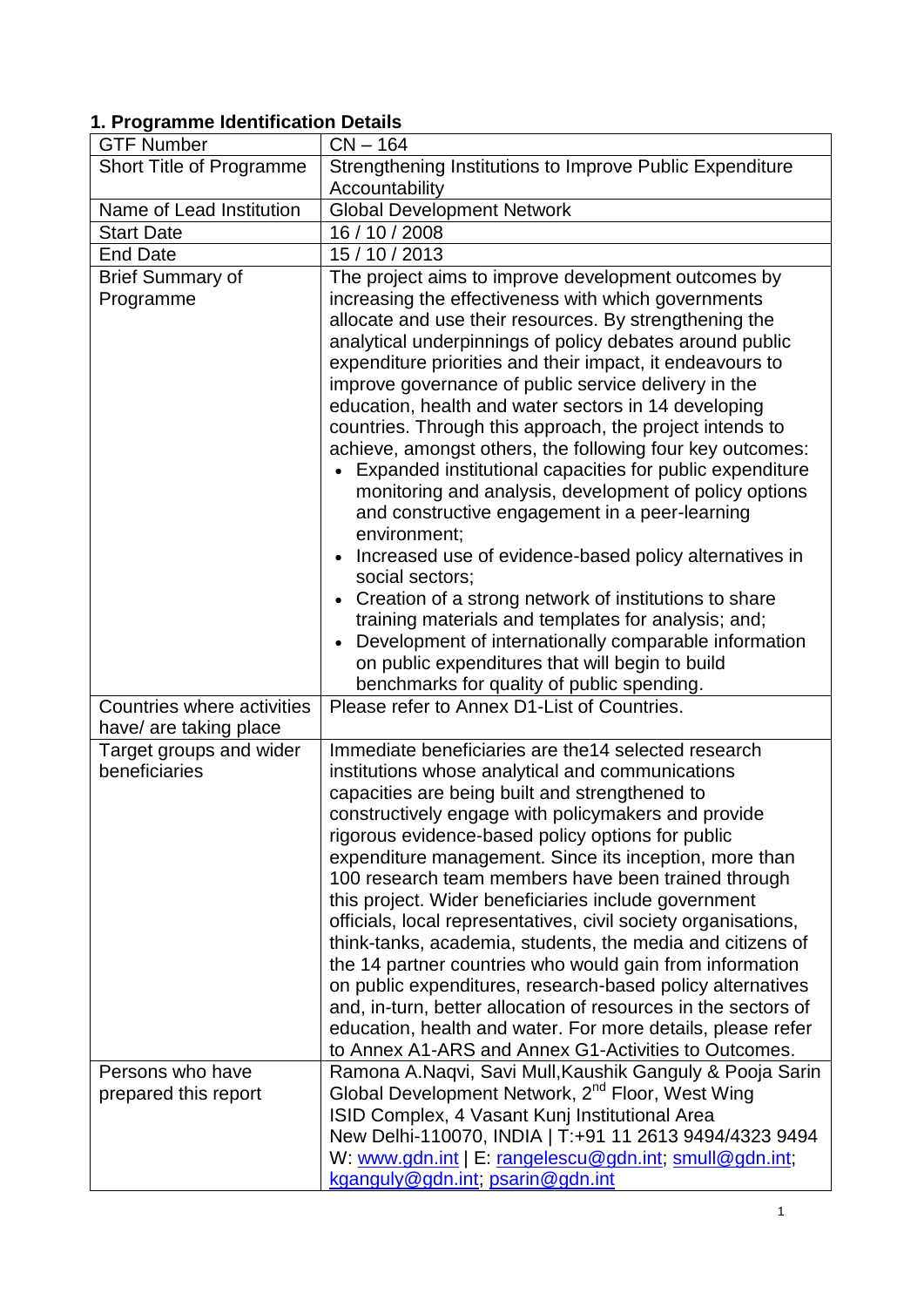# <span id="page-3-0"></span>**2. List of Acronyms**

| <b>AST</b>       | Advanced Social Technologies, Armenia                    |
|------------------|----------------------------------------------------------|
| <b>BAPPENAS</b>  | Ministry of National Development Planning, Indonesia     |
| <b>BIA</b>       | <b>Benefit Incidence Analysis</b>                        |
| <b>CBPS</b>      | Centre for Budget and Policy Studies, India              |
| <b>CEA</b>       | <b>Cost-Effectiveness Analysis</b>                       |
| <b>CEDS</b>      | Center for Economics and Development Studies, Indonesia  |
| <b>CIUP</b>      | Research Center of the University of the Pacific, Peru   |
| <b>CRC</b>       | Center for Research and Communication, Philippines       |
| <b>CSEA</b>      | Centre for the Study of the Economies of Africa, Nigeria |
| <b>CSO</b>       | <b>Civil Society Organisation</b>                        |
| <b>DFID</b>      | (UK Government) Department for International Development |
| <b>EPRC</b>      | Economic Policy Research Centre, Uganda                  |
| <b>FUNDESA</b>   | Fundación para el Desarrollo de Guatemala, Guatemala     |
| <b>GDN</b>       | <b>Global Development Network</b>                        |
| <b>GTF</b>       | Governance and Transparency Fund                         |
| <b>IEA</b>       | Institute of Economic Affairs, Kenya                     |
| <b>ISODEC</b>    | Integrated Social Development Centre, Ghana              |
| M&E              | Monitoring and Evaluation                                |
| <b>MES</b>       | Ministry of Education and Science                        |
| <b>MSR</b>       | <b>Most Significant Results</b>                          |
| <b>NORC</b>      | National Opinion Research Center, University of Chicago  |
| <b>PBA</b>       | <b>Program Budgeting Analysis</b>                        |
| <b>PMT</b>       | <b>Project Management Team</b>                           |
| <b>PRAD</b>      | Policy Research and Development, Nepal                   |
| R <sub>4</sub> D | Results for Development Institute, USA                   |
| TA               | <b>Technical Advisor</b>                                 |
| <b>VFM</b>       | Value for Money                                          |
| UA&P             | University of Asia and Pacific, Philippines              |
| US               | Unnayan Shamannay, Bangladesh                            |
|                  |                                                          |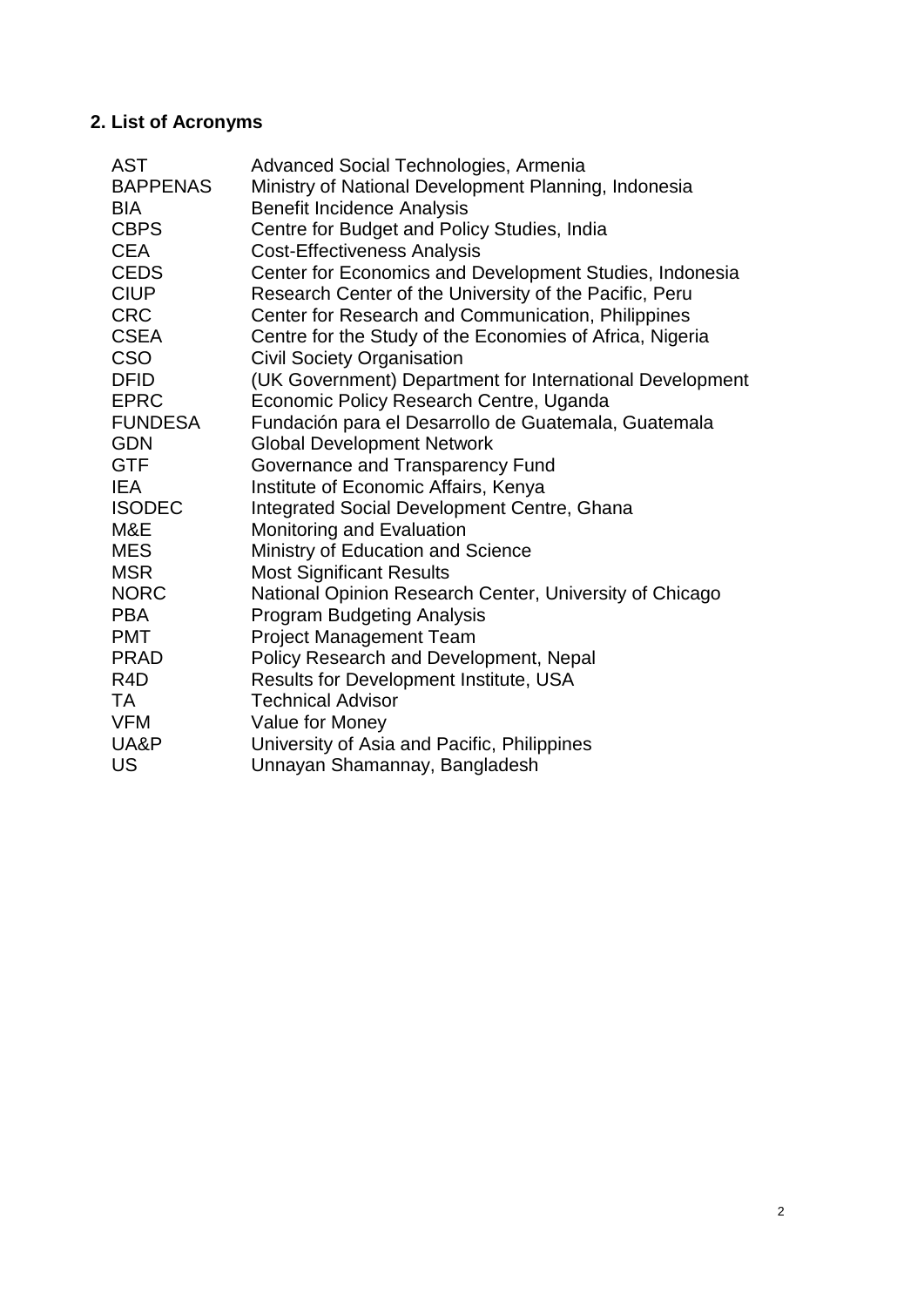#### <span id="page-4-0"></span>**3. Activities and Achievements**

The five-year project *'Strengthening Institutions to Improve Public Expenditure Accountability'* builds the capacity of 14 partner organisations to monitor and analyse public expenditures, processes and impacts (in sectors of high significance to human development – education, health and water), and engage with policymakers to provide evidence of efficiency, equity and costs of spending for enhanced public service delivery in 14 developing countries.

The activities pursued during the reporting period have focussed on strengthening skills to improve results from the Policy Simulation exercises initiated in the preceding year. Alongside methodological capacity building, focus has also been on building abilities in effective research communications. In April 2012, the project held it annual global workshop in Turkey. Attended by representative from all 14 partner organisations, the workshop provided research teams with a platform to share their preliminary results in Policy Simulations and receive feedback from peer groups, Steering Committee members, Technical Advisors (TAs) and external resource persons. This was followed by three regional methodological workshops in Asia (July 2012), Latin America (September 2012) and Africa (December 2012). Apart from methodological and data issues, the regional workshop in Africa also focussed on capacity building in effective communication activities.

During the reporting year, the Project Management Team (PMT) laid considerable stress on the strengthening and improvement of research results. Based on the feedback received from sector TAs, partners have submitted several iterations of their research reports in the education, health and water sectors. This approach has helped achieve significant advancements in the Policy Simulation research results, which are now more rigorous and robust, especially in the education and health sectors. All partners have faced major challenges in finalising their reports in the water sector, owing largely to data constraints. Most partners have overcome these problems by using proxy measures and/ or imputing cost data from programmes of similar nature. Furthermore, most partners have updated their Program Budgeting Analysis (PBA) and Benefit Incidence Analysis (BIA) in all three project sectors. Apart from the core research activities, several partners have also undertaken additional studies, including the formulation of budget guides/ toolkits for use in their respective countries.

Drawing from the workshop on research communications and the constant support provided by experts, most partners have developed individual communications strategies. They have, amongst other activities, held strategic meetings and roundtables with key stakeholders, prepared policy briefs, organised national contests and town hall meetings to increase awareness, and initiated the process of translating their final research outputs in their local languages. Such activities have not only helped partners showcase their research prowess, but also taken them a step closer to institutionalising public expenditure analysis within their organisations, and increased their visibility amongst other stakeholders. Vignettes of these activities are presented below:

 The Center for Economics and Development Studies (CEDS) held a policy dialogue titled 'Strengthening the Analytical Underpinnings of Policy Debates in Public Expenditure Priorities: What can We Learn from a Global Research Partnership?' in Indonesia (March 2013). This event was attended by national-level government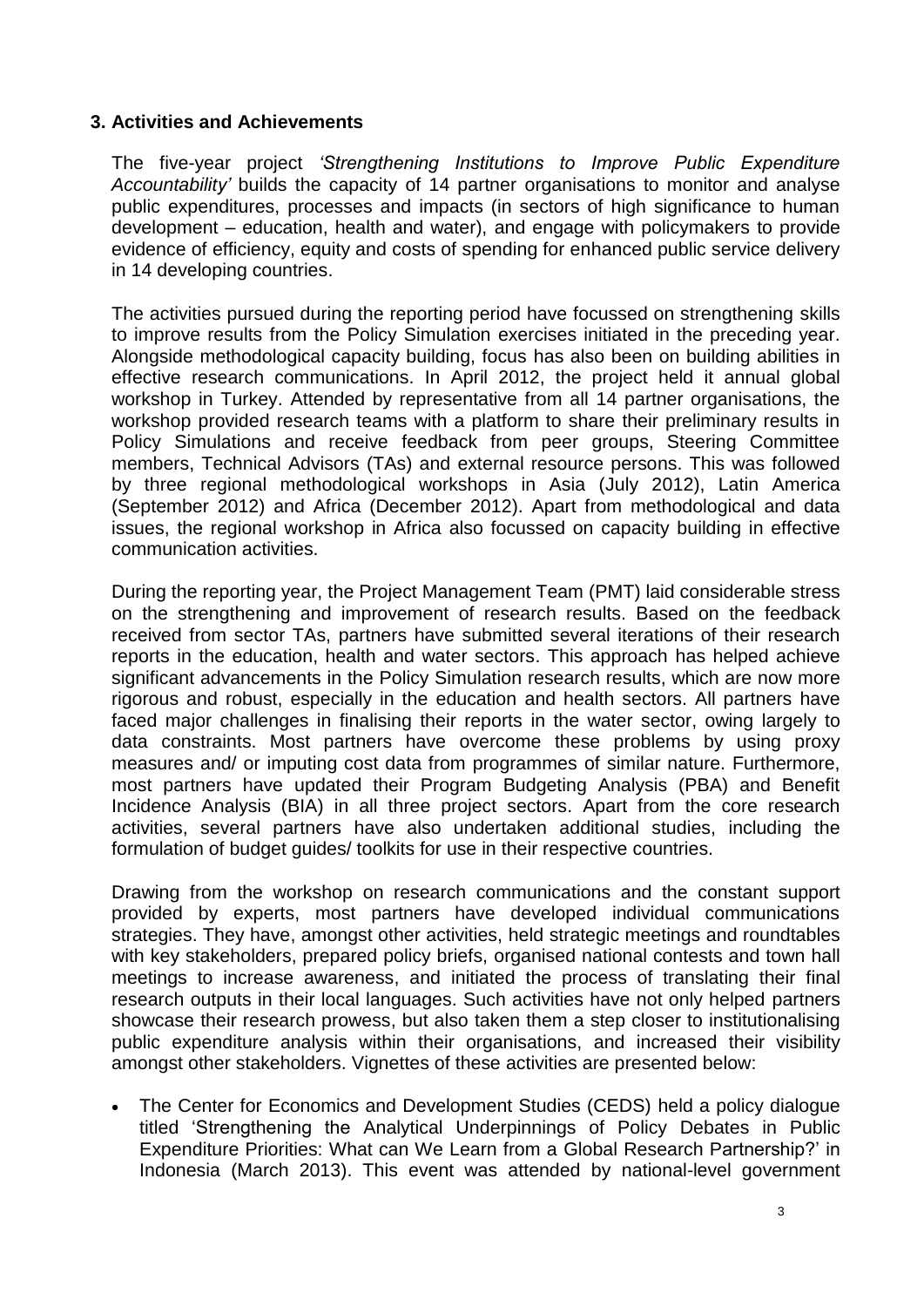officials, including H. E Prof. Armida Alisjahbana, Minister of National Development Planning (BAPPENAS). The dialogue provided CEDS with an opportunity to discuss its research findings and concrete recommendations from its Policy Simulation reports

- The Research Center of the University of the Pacific (CIUP), in order to reach out to a larger audience, held the second round of the national contest 'Eye on the Budget' involving students, policy researchers and government officials in Peru. The Center also published a book 'Gasto en la Mira: evaluando el gasto público', which includes select submissions from the first round of the contest, along with the results from its PBA and BIA analysis in the three project sectors
- In Nigeria, the Centre for the Study of the Economies of Africa (CSEA) is one of the first partners to publish its research results in an international peer-reviewed journal. The article titled 'Cost-Effectiveness and Benefit-Cost Analyses of some Water Interventions: The case of Bauchi, Nigeria' was published in the Journal of Development Effectiveness Volume 4, Issue 4, December 2012. Additionally, the team organised its third annual seminar, where it presented its findings in the education sector to policymakers and non-state actors
- For Fundación para el Desarrollo de Guatemala (FUNDESA) it's major achievement in the reporting period has been its work with journalists and think-tanks in building their capacity to translate data to policy implications and disseminate information in a user-friendly format. Through this, the team is striving to construct a network for analysing social programmes, including specific investigations on transparency and assessment of social expenditures in the National General Budget
- In Nepal, Policy Research and Development (PRAD) has supported a TV programme to share its research findings on the PBA, BIA and Cost-Effectiveness Analysis with a larger audience. Government officials from the Ministry of Finance, Health and Education have participated in the programme and shared their views on PRAD's results in the three project sectors. The programme has been instrumental in creating awareness in a country that is currently undergoing a political flux
- In Uganda, Economic Policy Research Centre (EPRC) has held several dissemination workshops with target groups. The team has also published a news article on 'Combating Malaria: New research into Cost-Effectiveness of Methods' in a magazine called the 'Independent'. During the 3<sup>rd</sup> Health Journalism Conference held in February 2013, the team shared its research results on the current situation of Malaria in Uganda, including the costs and benefits of spending on prevention, the share of budget spending on prevention and whether the current funding health care model is meeting Uganda's health challenges
- In India, the Centre for Budget and Policy Studies (CBPS) is reviewing publicly funded health insurance schemes in Karnataka. The team has also organised a national-level workshop to present its research results on the financial and governance challenges in the implementation of Right to Education act in the country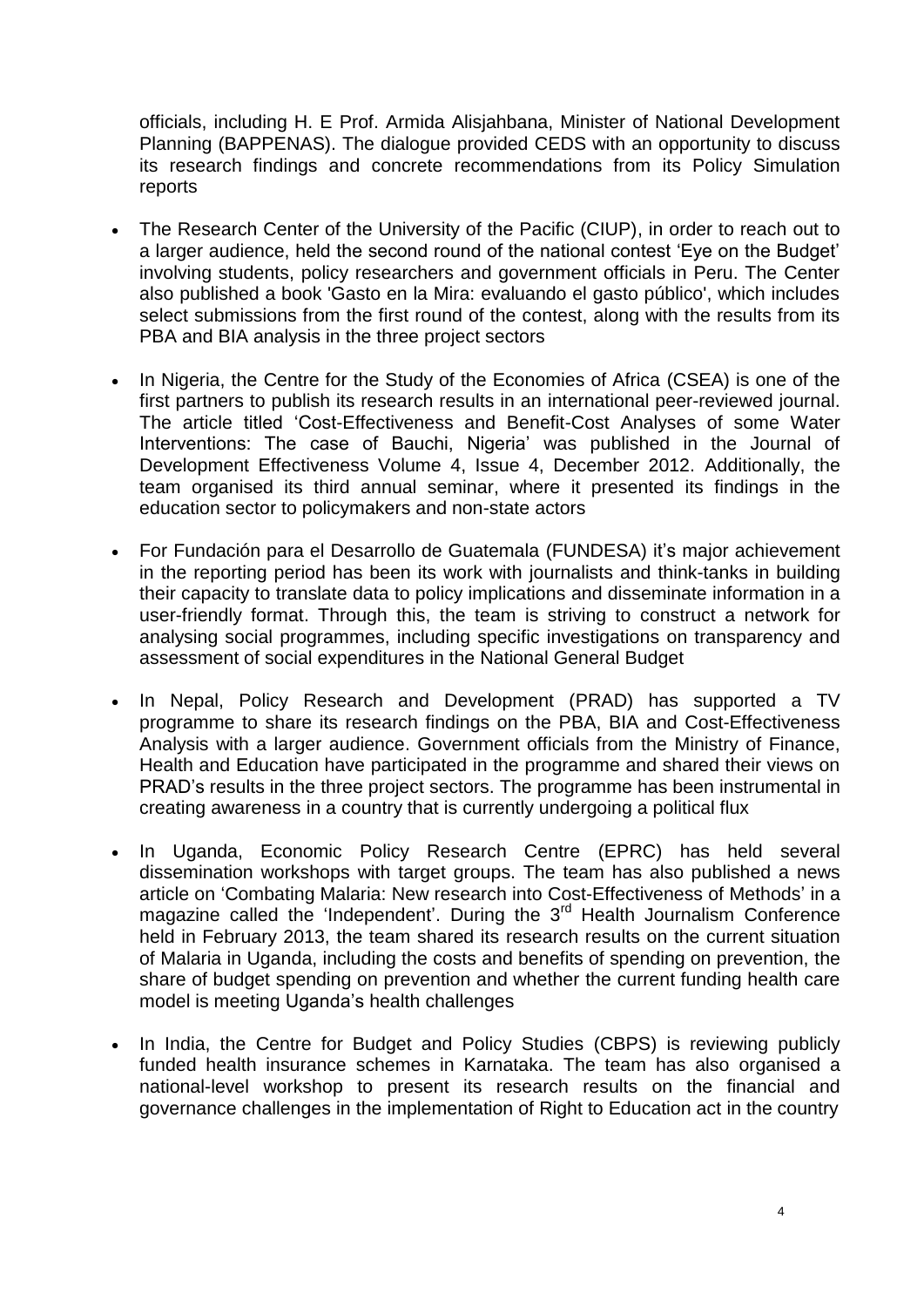### <span id="page-6-0"></span>**4. Programme Management**

The project continues to be implemented by the Global Development Network (GDN) in technical partnership with the Results for Development Institute (R4D), USA. There has been a relatively minor change in the PMT at R4D since last year. Ms. Shubha Jayaram (Program Officer, R4D), and Mr. Mark Roland (Program Officer, R4D), have been engaged to provide additional guidance and support to the partners at the final stages of the project. Ms. Jayaram's expertise lies in the education sector, and Mr. Roland specializes in the education and health sectors.

Remaining personnel and management practices have remained the same as indicated in the previous Annual Report of June 2012, mitigating any loss of institutional knowledge and expertise. Mr. Pierre Jacquet commenced office as GDN's President in July 2012. In his role, Mr. Jacquet provides strategic guidance for the overall implementation of the project, along with the members of the project's Steering Committee. The final evaluation is being independently undertaken by the National Opinion Research Center (NORC). Ms. Savi Mull (Coordinator, Monitoring and Evaluation, GDN), continues to be GDN's liaison with NORC.

Regular communications with the partners has enabled the PMT to stay up-to-date with their progress and discuss relevant technical and management matters. Sector TAs work closely with the teams to help strengthen their analysis. Customised research communications strategy continues to be implemented in partnership with CommsConsult Ltd., Mendizabal Ltd. and GDNet.

#### <span id="page-6-1"></span>**5. Working with Implementing Partners**

As the main objective in the reporting year was the strengthening and dissemination of research results in Policy Simulations, many partners (from Bangladesh, Guatemala, Mexico and Nepal) have expanded their teams to include additional sector-specific researchers or staff with communications skills. Partners from Ghana (Integrated Social Development Centre-ISODEC), India (CBPS) and Nigeria (CSEA) have undergone changes in their research teams, with few members leaving to pursue higher studies or better opportunities. These changes have not affected the quality of outputs produced by the teams or their ability to meet deadlines, as partners have engaged personnel with robust research backgrounds.

The PMT and TAs are working closely with all 14 partners to provide them with needbased individual technical assistance and are rigorously monitoring their progress through a series of needs-based global and regional workshops, as well as individual tailored mentoring. The annual global workshop in Turkey (April 2012) brought to the fore the need for greater customized technical assistance for the remainder of the project. To address this requirement, the PMT and the TAs have developed and implemented a rigorous support plan with tight deliverables and intensive individual, group and peer mentoring. Through three regional training workshops (India-July 2012; Argentina-September 2012 and Kenya-December 2012), efforts have also been made to further build capacities on undertaking Policy Simulations and research communications. The partner from the Philippines (Center for Research and Communication-CRC) has received individual on-ground technical guidance and support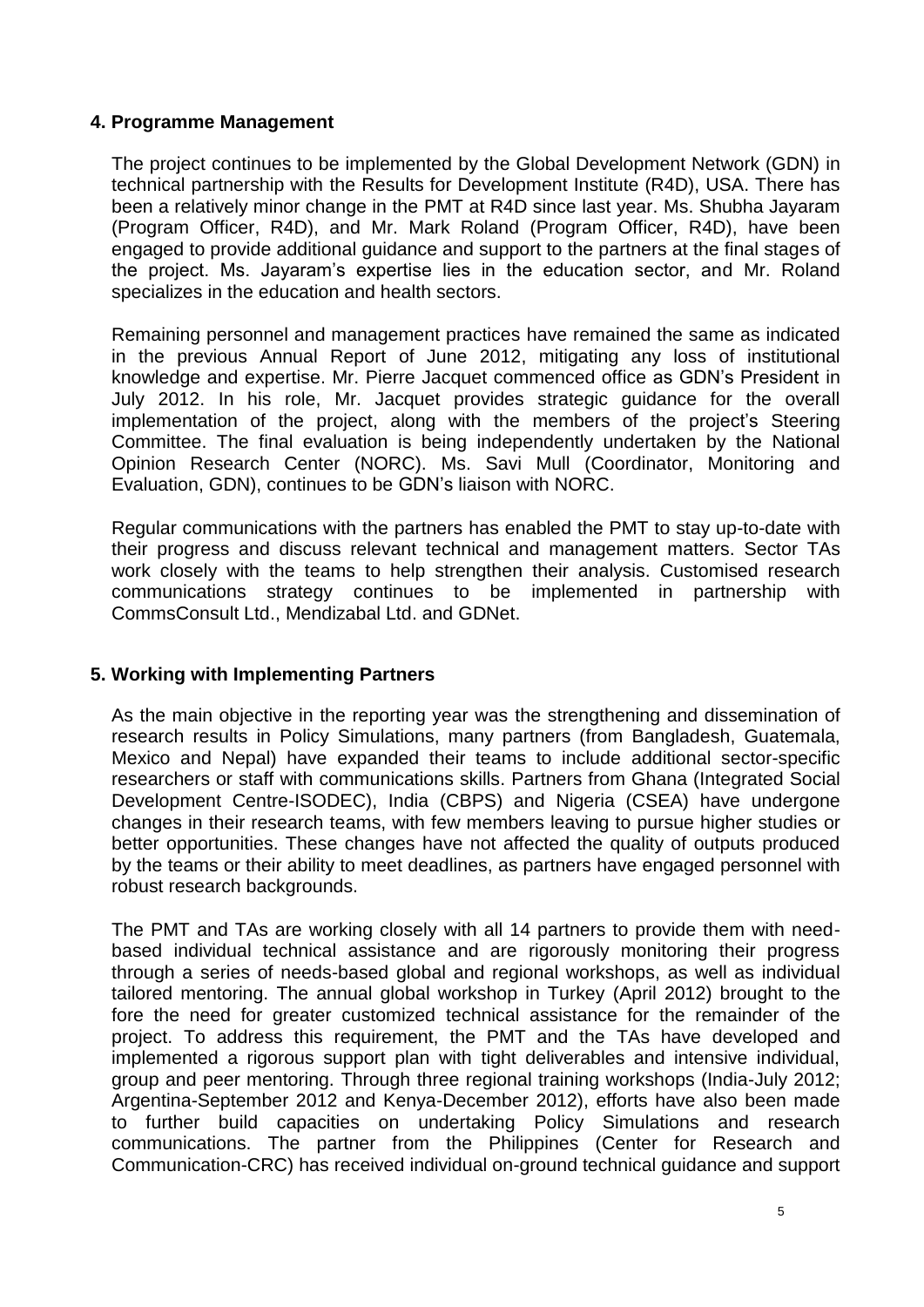from the Health sector TA. Extending the project's peer-learning component, the partner from Nigeria (CSEA) has worked closely with the team from Ghana (ISODEC) to help strengthen their research results.

Despite the PMT's efforts to provide additional technical support (through a local expert) to the partner from Kenya (Institute of Economic Affairs-IEA), their progress with regard to the education and water sectors has been delayed. This has resulted in reduced number of research outputs received from the team.

In addition to technical support, the PMT has engaged communications experts to provide tailored support on research communications to partners through the year. They are developing their own project communication strategies, based on their country contexts. Mediums such as policy briefs, newspaper articles, press releases, radio and TV interview, national contests, strategic meetings, roundtables, town hall meetings, training programmes for the media and government officials, web-portals, amongst others, are being used to engage with policymakers and other key stakeholders. Building on these efforts, GDN is providing partners with vital platforms to disseminate their research results at various national and international forums. Adding to the project's documentary series, two new short films have also been produced in collaboration with the partners from Nigeria (CSEA) on education and Uganda (EPRC) on health. These films are available on GDN's website [\(www.gdn.int/](http://www.gdn.int/)pem).

Most partners that received supplementary grants to undertake innovative dissemination activities (such as Town Hall Meetings in Armenia, 'Knowledge Bits' on social media in Guatemala) have completed their activities as planned. A few partners that received grants for the production of budget guides (Unnayan Shamannay-US, Bangladesh; CSEA, Nigeria and EPRC, Uganda) are in the process of finalising the documents.

#### <span id="page-7-0"></span>**6. Risk Assessment**

The broad set of risks that the PMT and partners have faced over the years, along with their characteristics, have remained unaltered. However, their probability of occurrence and impact on the outcomes of the project has varied, depending on the project implementation stages. During the reporting period, partners have pursued research on Policy Simulation goals, the objective of which has been to provide viable recommendation for policy reforms to decision-makers and key stakeholders to bring positive policy changes in their respective countries. In doing so, partners have actively reached out to the policy community to create buy-ins on their policy research, as well as to build capacity and generate consensus among stakeholders on the vital policy issues being studied. This pro-active engagement has enabled the partners to choose policy issues that are most relevant to their country context. They have established their credentials as potential resources for rigorous and valuable research. This, to a large extent, has helped mitigate the risks of not 'being heard' by the policy community, as well as eased the adverse impact of unfavourable policy conditions prevailing in some of the countries. Instrumental, in this varied range of success, has been the rigor of analysis and credibility of evidence put forth by the partners through effective communication strategies, to which the TAs and the project's communications experts have played a significant role.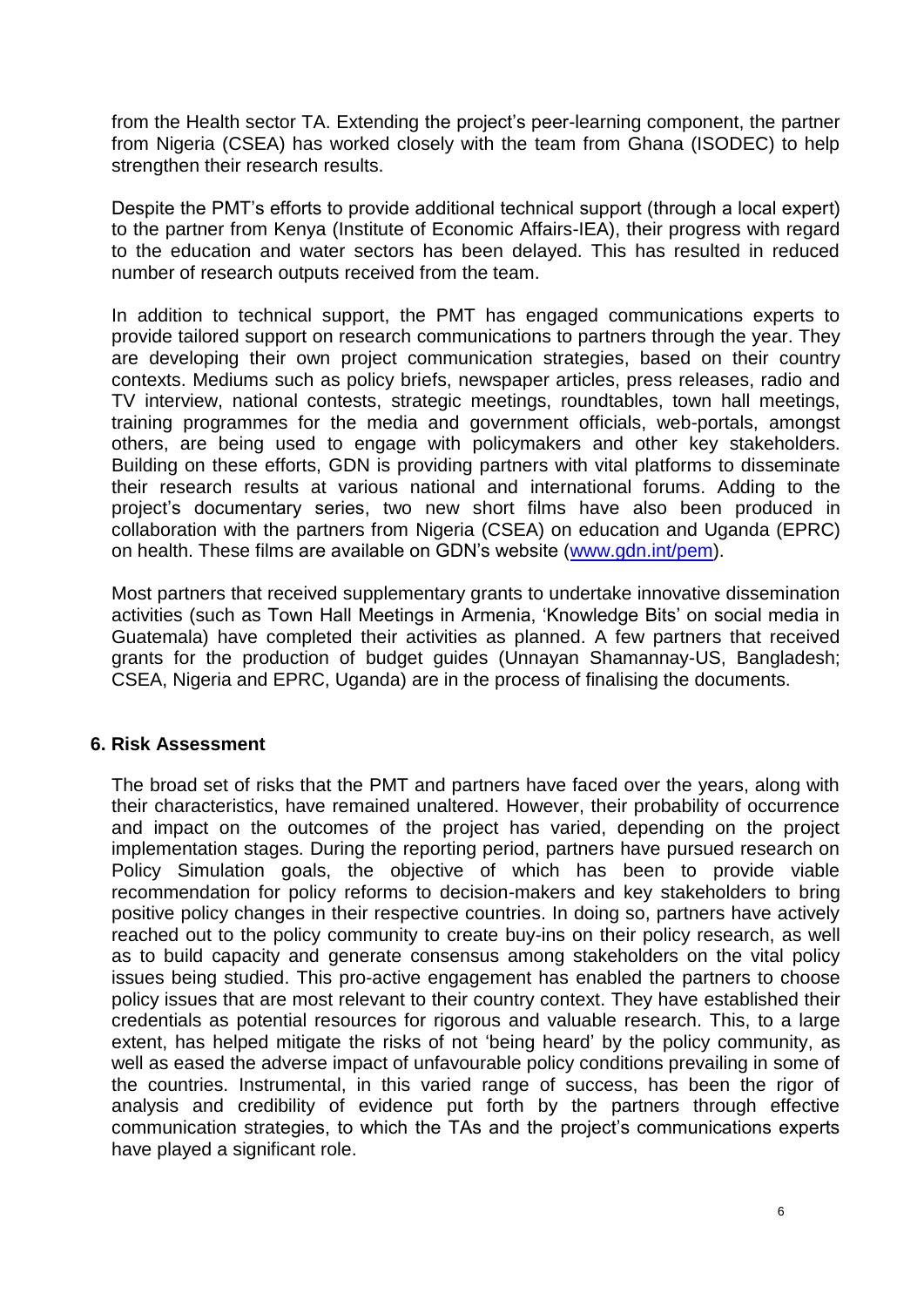In many cases, to overcome data problems, partners have undertaken independent surveys or collected perceptions from citizens (through town hall meetings). Some have adapted and imputed key values and ratios for indicators from other published sources examining similar issues. The rigour of such adaptations has been validated by the TAs. Through their communication strategies, partners have used citizens' forum, initiated research competitions and used social media to evoke interests from the policy community. The PMT has, apart from providing support, organised regional and global workshops, policy dialogues, and provided national and international platforms to showcase results to facilitate interaction between researchers and policymakers.

To a moderate extent partners have witnessed staff turnover, which they have suitably addressed through knowledge transfer modules and trainings at workshop and events organised by GDN. The PMT continues to monitor the challenges faced by partners and will work with them in the upcoming months to further showcase the research results of the project. The updated Risk Assessment Table is attached as Annex E1 to this report.

#### <span id="page-8-0"></span>**7. M&E Arrangements**

The Monitoring and Evaluation (M&E) activities for the project continue to be independently undertaken by NORC. GDN's internal M&E unit, along with the PMT, works in close coordination with the NORC team. Integrating M&E from the inception has helped track outcomes, and proved to be an important management learning tool for the PMT and partners for the overall implementation of the project.

The final evaluation of the project has commenced and will be completed by mid-December 2013. For details, please refer to Annex F1-M&E schedule, and Annex F2- Final Evaluation: Terms of Reference and Timeline.

#### <span id="page-8-1"></span>**8. Logframe Changes**

No changes have been made to the project's Logframe. The most up-to-date Programme Logframe is attached as Annex A2 to this report.

#### <span id="page-8-2"></span>**9. Summary of Most Significant Results Analyses**

*Result Statement:* In Armenia, Advanced Social Technologies (AST) has been successful in reaching out to the Ministry of Education and Science (MES) with their BIA results, highlighting disparate benefits going to students from wealthier families compared to poor students from the State funding for higher education. The MES has, in turn, incorporated the findings into a new strategy for more equitable higher education spending. The ultimate beneficiaries of the new strategy will be students from the poorest income quintiles (poorest 20% of the population) in Armenia.

**Country Context:** In recent times, Armenia launched comprehensive public financial management reforms and initiated their roll out to line ministries. The reforms were supported by the donor community, including DFID and the World Bank. They have been successfully institutionalized at the central level, being incorporated into the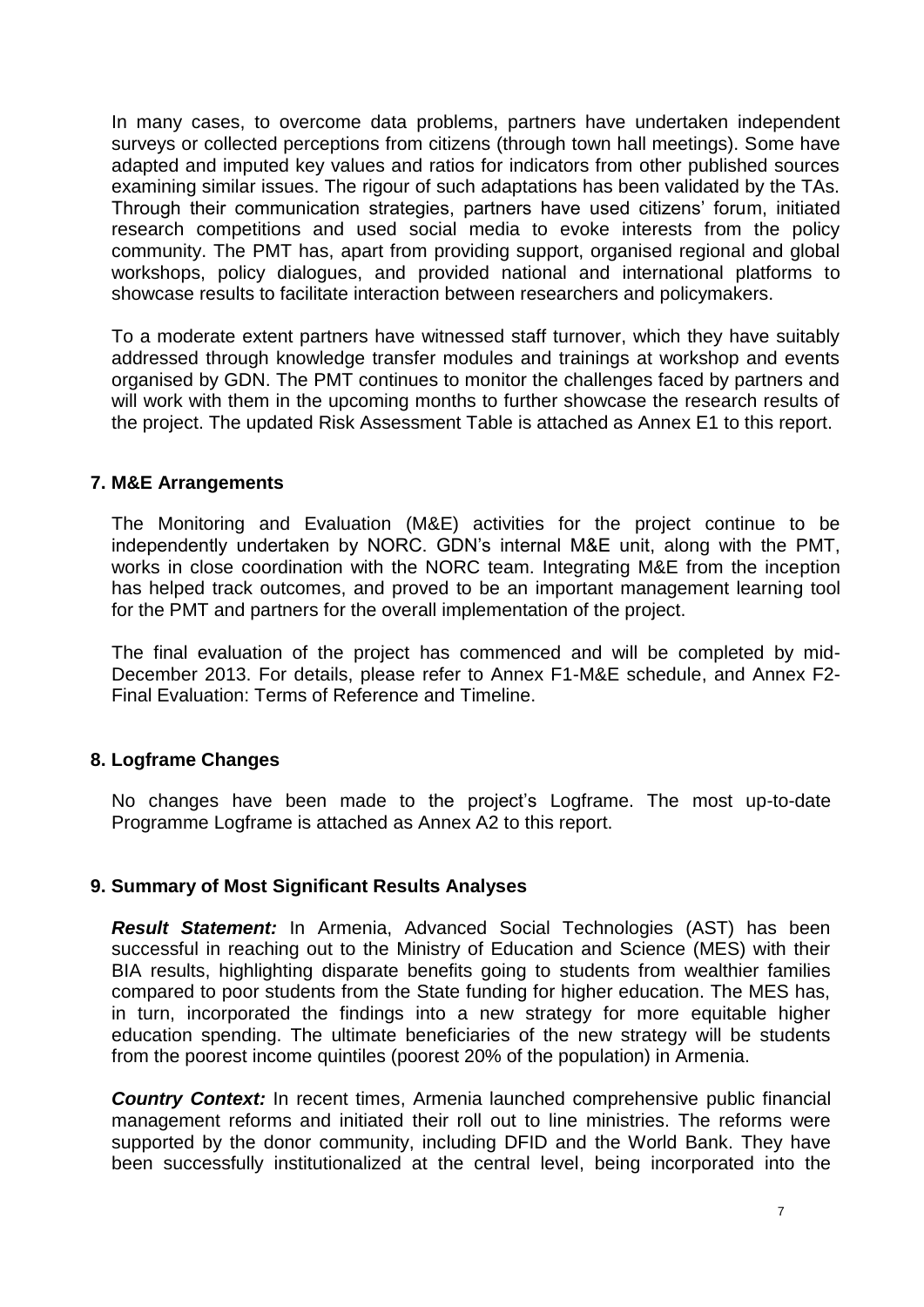financial planning, management and reporting systems. However, the country still lacks proper implementation of contemporary technologies at line ministry levels. The project sought to address this lack of capacity in formulating research-based policies, effectively linking policies with budgets and assessing the impact of the implemented policies.

**Implementation:** A country-representative household survey of 1,600 households revealed that there were problems with access to higher education amongst the poorer income quintiles in Armenia. The study showed that, while the poorest income quintile received only 8% of government subsidies in higher education, the richest income quintile cornered almost 39%. Such regressive distribution of subsidies is largely due to lack of efficient targeting mechanisms within the policy space, and enabling factors at the high school level that prevent students from poorer income quintiles to participate in higher education.

One of the key assumptions in the analysis, that stood out to be true from the results of the household survey, is that high school level programme services (despite being open access and free for all) play a deterministic role in the entry into the higher education system, particularly for students from poorer income quintiles.

The results from the BIA were shared with the MES. The Ministry accepted the findings and adopted these into its Education Strategy '2011-2015 State Programme on Education Development', which was ultimately adopted as a law (Law # 246) on 19 July, 2011.

*Value for Money:* The total cost of the intervention (research and outreach activities undertaken by the partner plus the support provided by the PMT) is estimated at GBP 34,268. The initiative has led to a macro-level policy change which, once implemented, will have far-reaching impact on the accessibility of higher education to students from the poorer income groups.

#### <span id="page-9-0"></span>**10. Progress towards Sustainability**

In the penultimate year of project implementation, various measures have been undertaken to provide sustainability of the project beyond its duration and ensure its long-term impact. The previous project Monitoring Survey has highlighted how partners have started to institutionalise public expenditure monitoring and outreach activities within the ambit of their organisational context. Many are seeking additional funding to continue this analysis, and even extend the tools learnt to other sectors. They are developing training modules and budget guides to support knowledge sharing with other institutions, citizens and the media.

Partners that are think-tanks based in universities (such CIUP in Peru and CRC in the Philippines) have actively used the project to formulate course modules to train junior researchers, enabling them to undertake public expenditure analysis of other relevant social sectors in their countries. These courses have been institutionalised as part of the mainstream graduate and post-graduate studies programmes. Partners that are independent think-tanks have actively incorporated public expenditure analysis within their work programmes. They are reaching out to different stakeholders, including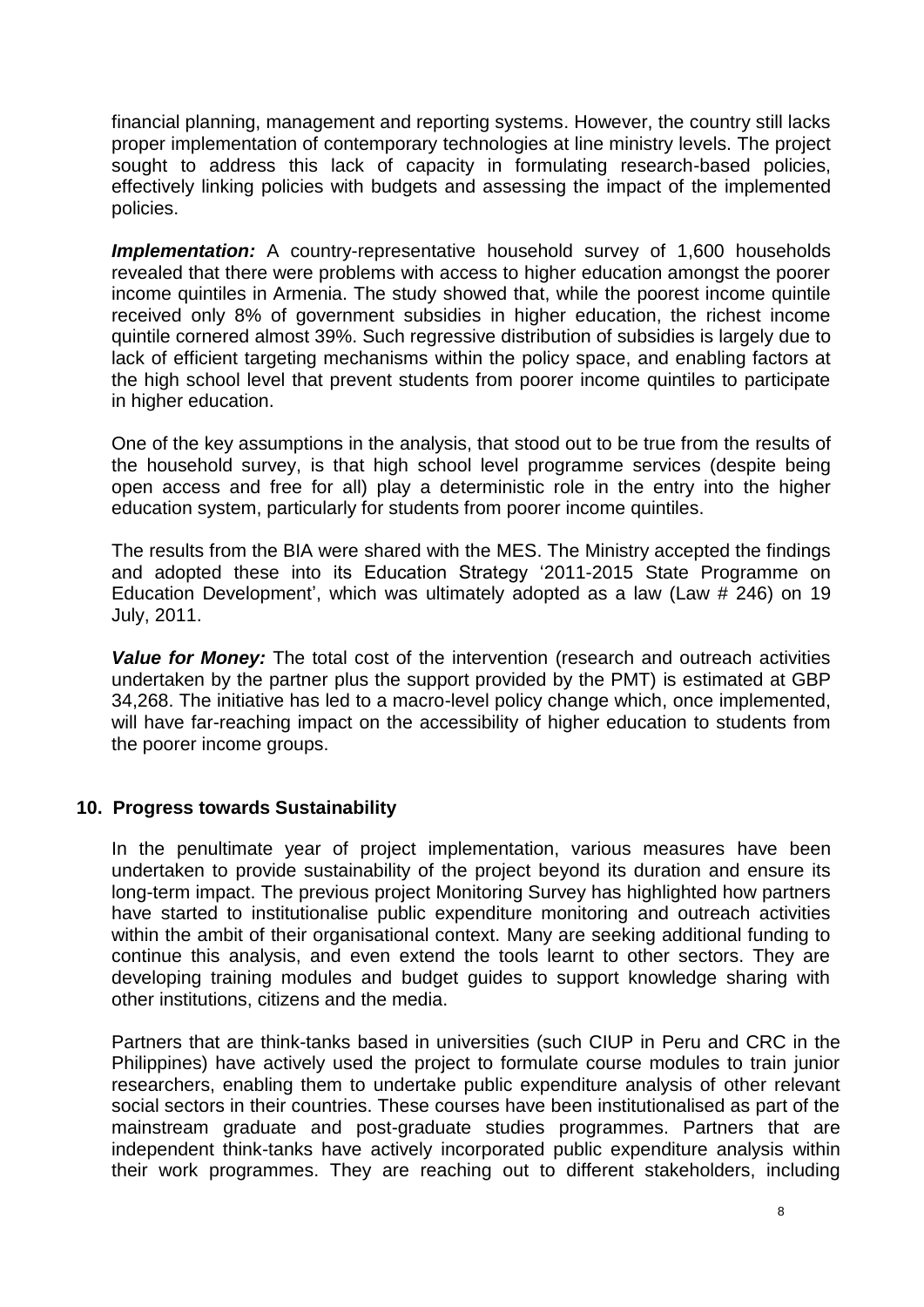government departments, with their research findings. This increased visibility has ensured that these independent think-tanks become resource centres for other Civil Society Organisations (CSOs), government departments, donor organisations and the media.

The PMT, on its part, has focussed on two elements that are critical for the success and sustainability of the project: a) capacity building of research teams to deepen analysis on policy reforms to improve public expenditure accountability and service delivery in partner countries; and b) strategic dissemination and outreach of the research findings to inform the policy and public debate. Furthermore, along with the research teams, the PMT and TAs have identified key knowledge products as legacy outputs of the project. Three such products have been selected:

- An integrated course module on public expenditure analysis which will be useful for capacity building exercises in universities, think tanks, for government functionaries and development practitioners;
- A tool-kit on translating research to effective policy inputs, documenting successful strategies for constructive engagement with policymakers; and;
- A white paper on the pros and cons of Cost-Benefit Analysis versus CEA for the water sector.

These knowledge products will be developed with the support of the partners, TAs and communications experts in the coming months.

#### *Some examples of institutionalization of Public Expenditure Analysis at the Partner Organisations*

In Peru, CIUP has included a course on 'Process, Results and Impact Evaluation' as part of its Master Degree programme on Public Management. CIUP has incorporated the lessons from the project, particularly the methodological module from the CEA of programmes and policies, within the curriculum. The Master Degree programme is a major programme at the University, being in its fifth class, and is expected to continue beyond the life of the project. Furthermore, CIUP, in order to reach a larger audience, has also held the second round of the national contest 'Eye on the Budget' involving students, policy researchers and government officials. The contest has secured partial funding from the Inter-American Development Bank.

In the Philippines, CRC at the University of Asia and Pacific (UA&P) has incorporated the analytical tools of PBA, BIA, CEA and Policy Simulations into the course content of its graduate programme on Industrial Economics. Furthermore, research and communications on 'Social Policy' is included as an agenda within the emerging School of Law and Governance at the UA&P. The creation of the School of Law and Governance is viewed as a vehicle for the continuation of the services provided by the project even after the GTF funding comes to an end. Moreover, the research team at CRC has successfully provided extensive inputs and support to different government agencies within the Philippines; such as the Department of Health, National Water Regulatory Body and the Department of Interior and Local Government.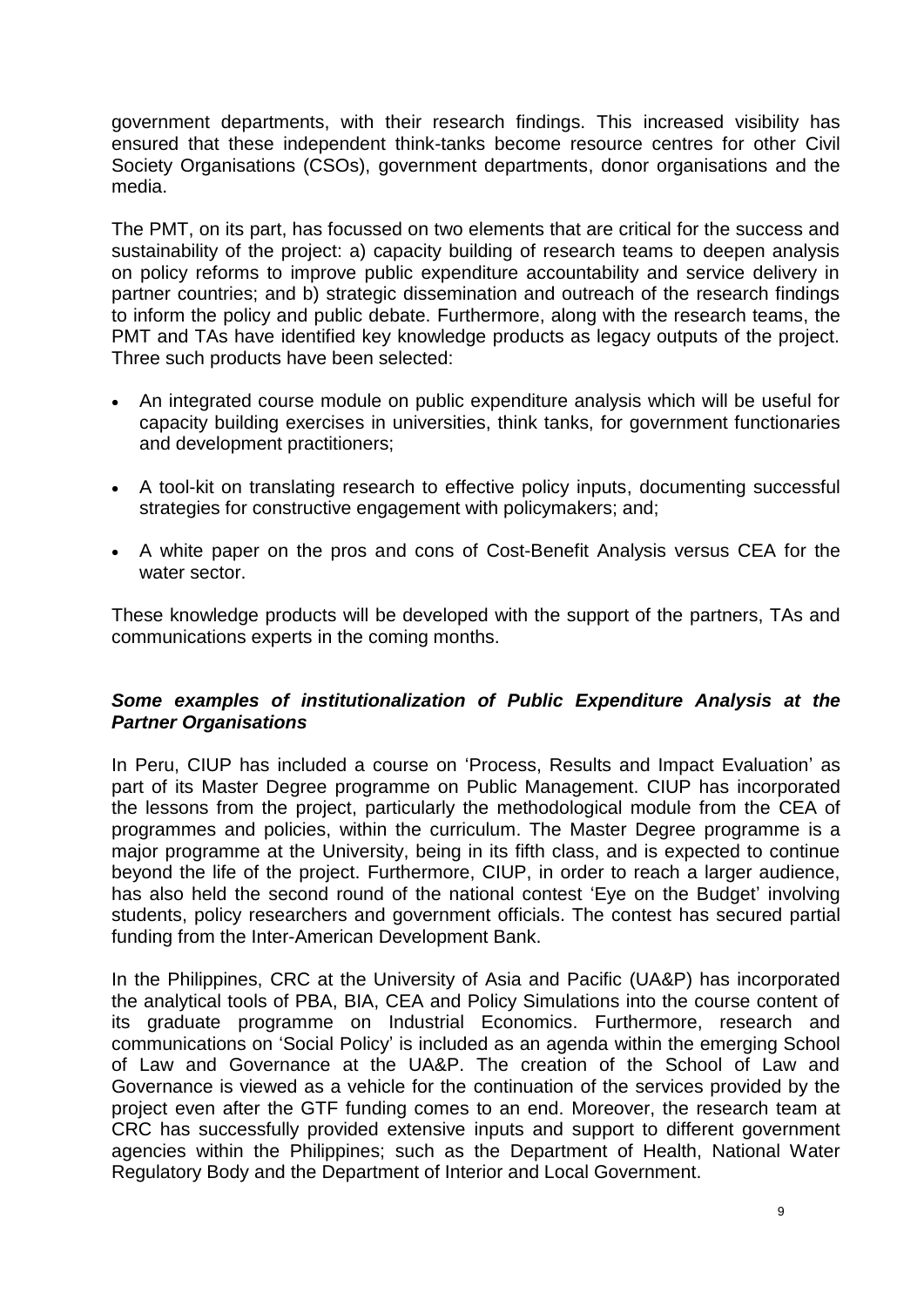Being part of the project, CBPS, India has admittedly developed better capacity to support and carry out research at larger scales and more inter-disciplinary levels than before. This reflects in the qualification and experience of its team members. CBPS has recruited new staff members with varied backgrounds during the reporting year, which provides their work a multi-disciplinary perspective on issues pertaining to the project sectors being researched. Government departments have also recognised the work undertaken by CBPS, and have issued a number of projects to the team. Improved visibility and exposure is also reflected in the variety of studies undertaken by CBPS. For example, the Right to Education study (undertaken for the state of Karnataka through the GTF project) has also been conducted for the state of Odisha with support of CARE, India. This has provided an opportunity for CBPS to undertake a comparative analysis of the Act in the two states.

In Nigeria CSEA, with help of the GTF project, has developed a better understanding of service delivery and public expenditure issues prevailing in the country. The team has also leveraged the opportunity created by the project to expand their skill sets into other critical sectors, as well as build sustainable partnerships with non-state institutions working on public expenditure issues. CSEA is working with the Nigerian Economic Summit Group with the aim of entrenching public expenditure accountability at both the legislative and executive levels of government. The overall objective of these partnerships is to ensure that resources are used for the provision of public and social goods. CSEA is also working to institutionalise public expenditure analysis at the Centre. The first step towards this process is the CSEA summer school on evidence-based budgeting and public expenditure analysis, which will begin in 2014. Additionally, the CSEA team has been engaged by DFID, Nigeria to support research on pro-poor budgeting. Presently, the team is in talks with the ADB field office in Nigeria to carry out a study on public financial management and fiscal federalism.

To strengthen the impact of the project, over the past year, EPRC in Uganda has been increasing its level of engagement with parliamentarians and CSOs. To ensure sustainability, EPRC has embarked on capacity building and knowledge transfer strategies. For instance, EPRC conducted training on 'Budget Analysis' right after the 2012-13 Uganda budget was declared. The training was attended by civil servants from different ministries, academicians, policymakers, NGOs, CSOs and the media. In addition, EPRC has continued to partner with key institutions with a view to sustainably carry out research aimed at improving service delivery. Specifically, EPRC has partnered with the World Bank to undertake the Uganda Service Delivery Indicator survey which seeks to regularly (every 3 years) track the quality of education and health services in the country.

In Guatemala, the project has helped FUNDESA develop the 'Guatemala's Transparency Programme for Social Investment', with the aim of monitoring transparency in delivery of services in the education, health and water sectors. Using acquired tools and knowledge, FUNDESA plans to continue updating the data, as well as disseminating the results to engage changes in social policies. Additionally, FUNDESA has developed a National Development Strategy for the next 10 years. This initiative (called 'Guatemaltecos Mejoremos Guatemala') includes the social expenditure analysis and corresponding research recommendations highlighted during the life of the GTF project. Through its dissemination efforts, FUNDESA has leveraged more than US\$ 10 million for the initiative.